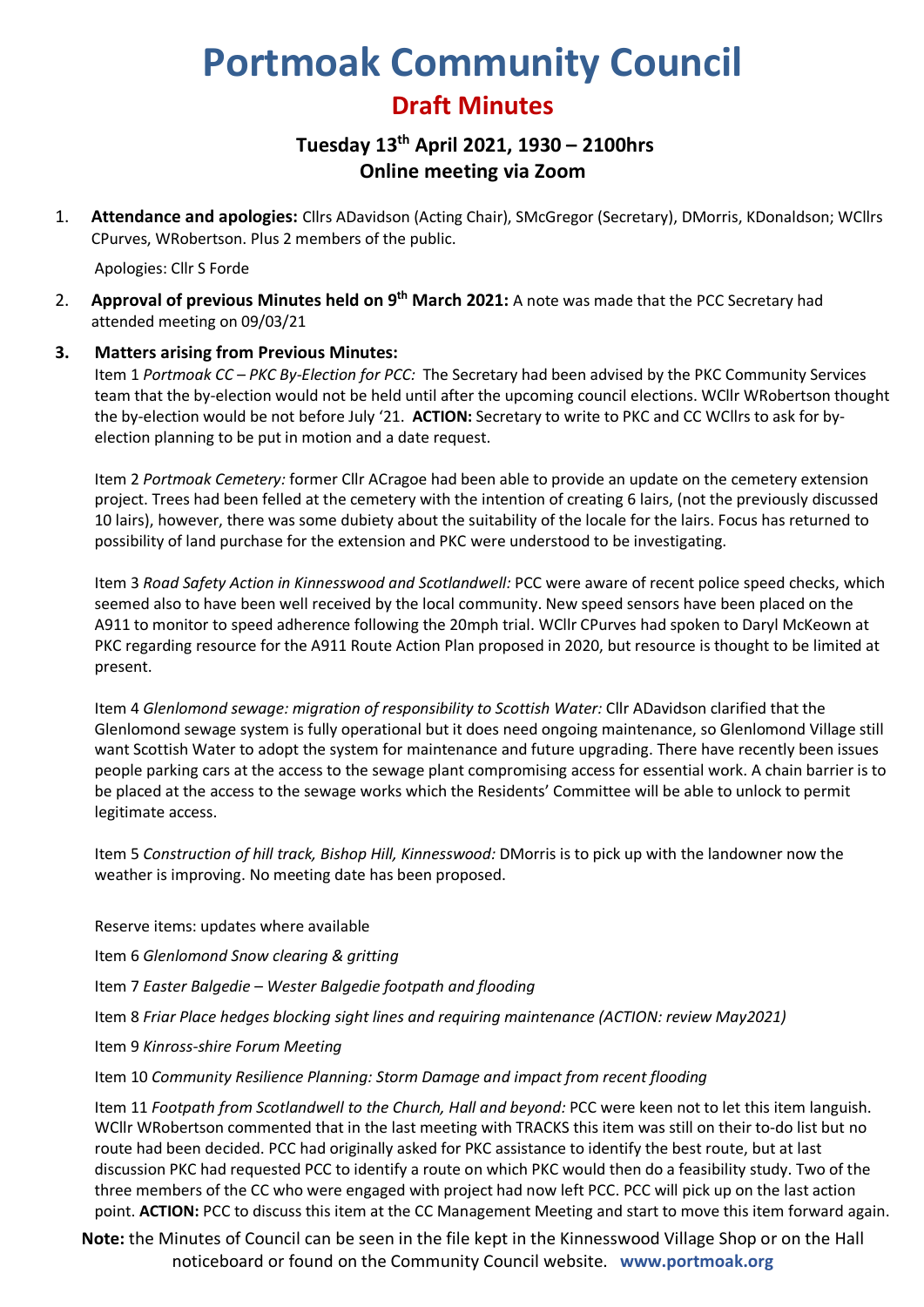### Item 12 *Rural Transpor*t Item 13 *Loch Leven water quality* Item 14 *SEPA / Scottish Enterprise River Leven Catchment Project*

# **4. New Matters arising:**

Item 15: *Glenlomond Water Supply:* Cllr ADavidson outlined the issue: Glenlomond water comes from Lomond Hills and is piped down past the village then pumped back up to the village. There seems to be a problem with the pump. Scottish Water (SW) are regularly cutting off water supply to the village to enable maintenance. These water outages are both scheduled and unscheduled and the longest has been 7hrs. There is discrepancy over how long an outage must be before water is supplied to the village. SW have stated conflicting information at different times. WCllr WRobertson previously wrote to the SW Emergency Officer who confirmed there is no timescale for providing water during supply outages. Supply outages also cause problems with repressurising of domestic heating systems in addition to not being able to access drinking water, flush toilets or use domestic appliances. **ACTION:** WRobertson will raise this item again with PKC and Scottish Water.

Item 16: *Parking around Portmoak Primary:* the Head of Portmoak Primary had reached out to PCC about the issue of parking around the school. Cllr DMorris was able to fill in some history on the issue of some years which is well documented in previous PCC minutes. **ACTION:** Cllr DMorris will contact the Head of Portmoak and report back.

Item 17: *Sheep attacks: use of local paths and control of dogs:* A member of the public with connections to a local farm attended the meeting and highlighted recent sheep attacks out of which one sheep had to be euthanised as a result of its injuries from a dog attack. A recent RSPCA survey was mentioned which highlighted that chasing livestock and wildlife/other animals was one of the top 5 problems reported by dog owners [\(https://www.rspca.org.uk/adviceandwelfare/pets/dogs/kind](https://www.rspca.org.uk/adviceandwelfare/pets/dogs/kind) ). The Scottish Outdoor Access Code was also mentioned in which the responsibilities are given to which dog owners should adhere <https://www.outdooraccess-scotland.scot/practical-guide-all/dog-walking> . New legislation means that there will soon be fines of up to £40K that may be levied on dog owners whose animals are out of control. Dogs may be seized and farmers are permitted to shoot dogs if they are attacking or worrying livestock. PCC wanted to highlight that there are sheep and livestock grazing in fields in many parts of Portmoak and the animals are not always visible at the start of a walk in a field. Dog owners should keep their dog under strict close control or on leads. Ground nesting birds may also be affected during the months of April – July. Dog poo should be picked up and disposed of in a bin as it can leave parasites in the ground that affect livestock. **ACTION:** WRobertson to request Police add a note to their Newsletter report on this issue. PCC Secretary to highlight issues to subscribers and via local social media.

# **5. Reports:**

#### a. **Police Reports**

(1) The Local Police Report: the police had sent apologies in advance that they were unable to attend but supplied a report. This included reports of bogus workman claiming to be from Utilities companies knocking on doors; residents are asked to be vigilant, ask for ID, and be careful with divulging any personal details. There had also been speeding offences picked up locally and one person stopped for dangerous driving.

#### b. **Planning**

- (1) New Applications:
	- *(a) 21/00357/ Change of use from agricultural land to form garden ground and alterations and extension to dwellinghouse and outbuilding at West Feal Barn Auchmuirbridge. Public comments by 16/04/21*

The PCC noted that the application was much the same as previous application Ref. No: 20/01902/FLL which had been withdrawn, the intended use has been changed. Previously the CC had decided to make no comment, but after the meeting there was additional information provided about problems with reversing traffic on the access road which is also Core Path PTMK/121. The PCC agreed CC should object to the application on basis that the implications of traffic use are unacceptable, unless there is a planning condition of forward gear travel only along the access route and a traffic circle is put in place at the site to allow large vehicles to turn. **ACTION:** Cllr DMorris to draft objection letter for Sec to send.

**Note:** the Minutes of Council can be seen in the file kept in the Kinnesswood Village Shop or on the Hall noticeboard or found on the Community Council website. **www.portmoak.org**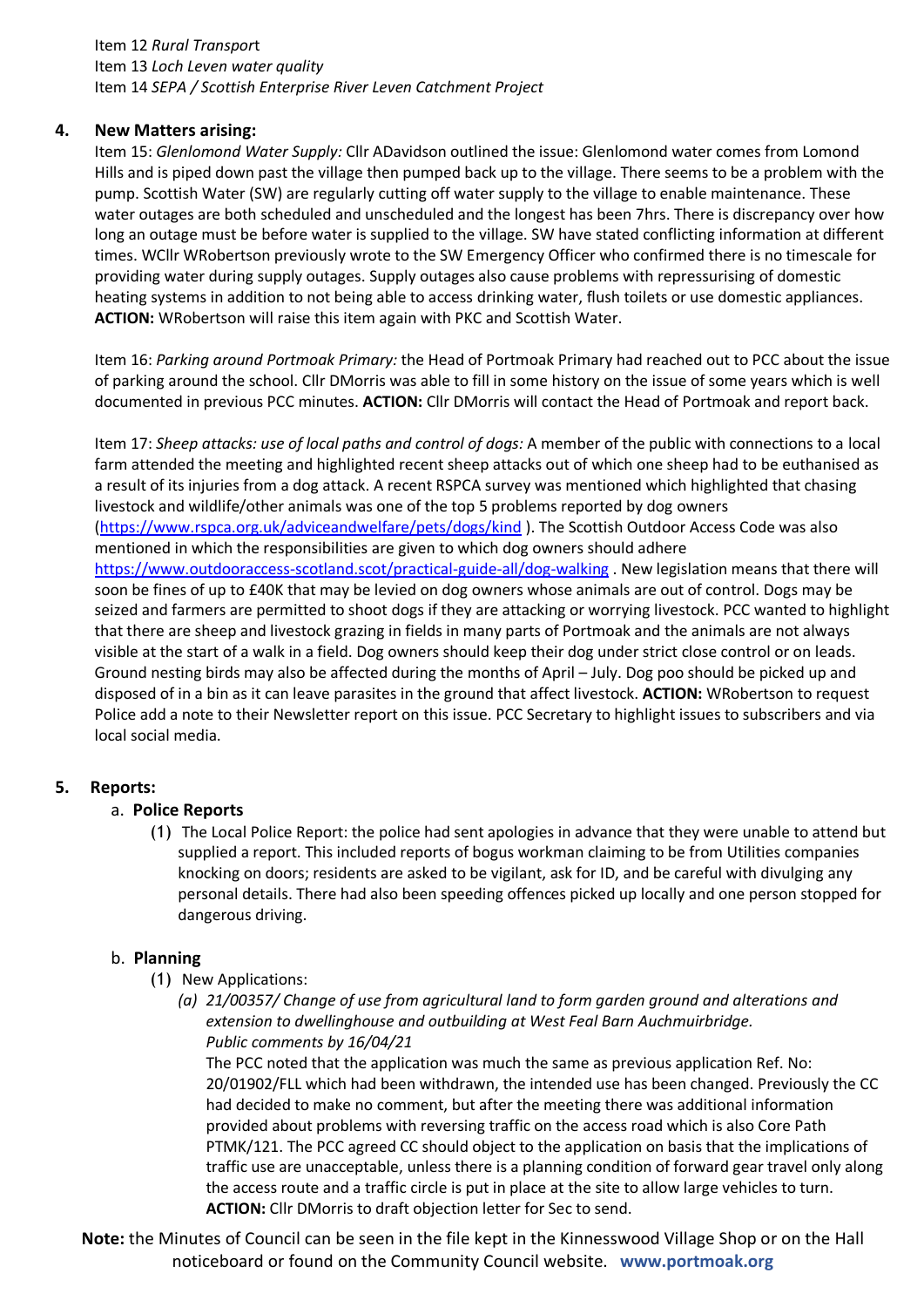- (b) A Planning Application via TRACKS would be made on behalf of PCC for planning permission for a footpath linking The Loch Leven Heritage Trail to Lochend Farm. The route was over Lochend Farm and a short section over the Gliding Club. Work unlikely to commence before 2022. TRACKs would prepare the planning application but it would be submitted by PCC in order to reduce costs.
- (2) Planning Decisions
	- (a) Progress with Developments: Westfield Community Liaison Committee KDonaldon commented on tree clearing, no other work appears to be happening at present. Cllr DMorris confirmed no Liaison group meeting updates. With regard to the path network project contact with local landowners had been sporadic so far but Cllr Morris was in discussion with Hargreaves as regards making the report more widely available. A member of public had written to the Secretary asking about rail connections for moving refuse to the site. Cllrs were able to advise that in the original planning rail transport had been discussed, but the cost had been prohibitive to bring Westfield rail link up to the correct standard.
- *(3)* Previous Applications:

*20/01958/FLL | Erection of a dwellinghouse | Land 40 Metres North West Of Bonaly Cottage Main Street Kinnesswood*: The PCC noted this application at the Lomond Inn site had been withdrawn due to an issue regarding connection to the water supply. There is a probability that another application will be submitted.

- c. **Paths Group:** The planning application for the Paths Group Notice Board sign at Buchan Avenue car park had been approved. The CC would pay for the invoice for the building of the notice board.
- d. **Treasurer CC Accounts:** Michael Bruce Account: £1477.60. Portmoak CC: £662.80 Payment for Zoom monthly subscription invoice would be made. The Secretary to submit invoice.

# 6. **Ward Councillors' Reports**

**WCllr CPurves:** talked about the PKC budget which had been confirmed in mid-March. The budget had secured good benefits to Kinross-shire. Firstly there was to be formed a local Committee for Kinross-shire which will see some powers of policy & budgets devolved. Representatives from local CCs will be involved in the Committee. WCllr Purves suggested this was a positive step to give more control & influence over local issues. There will be a meeting of the forum looking to get this up and running asap and the WCllrs were keen to not let this opportunity go past. Local investment to tackle road issues within P&K and the largest ££ commitment to this issue to date.

**WCllr WRobertson:** agreed the PKC budget was good for Kinross-shire, with the Committee for Kinross-shire a good thing. WCllr Robertson anticipated the committee would also raise the profile of CCs in the area which would hopefully attract people to join CCs and allow them to see the difference they can make locally. Additionally there had been a bid for £160K for repair of erosion, damage and improvements to the LLHT, Nature Scotland and TRACKS were involved. Finally there was a freeze on Council Tax.

# **7. Matters notified to the Secretary:** Nothing additional

#### **8. AOB:**

*1. Website accessibility:* In Feb21 the Cabinet Office (Government Digital Services) had highlighted that Scottish Community Council websites are classed as Public Sector and therefore need to comply with accessibility regulations. PCC website is managed by a volunteer in the local community who had undertaken this project and had successfully updated the PCC website to meet requirements for accessibility backdated to 2018. Older documents could be made accessible by request. The Secretary expressed huge gratitude forthe work undertaken by our volunteer to complete this essential project.